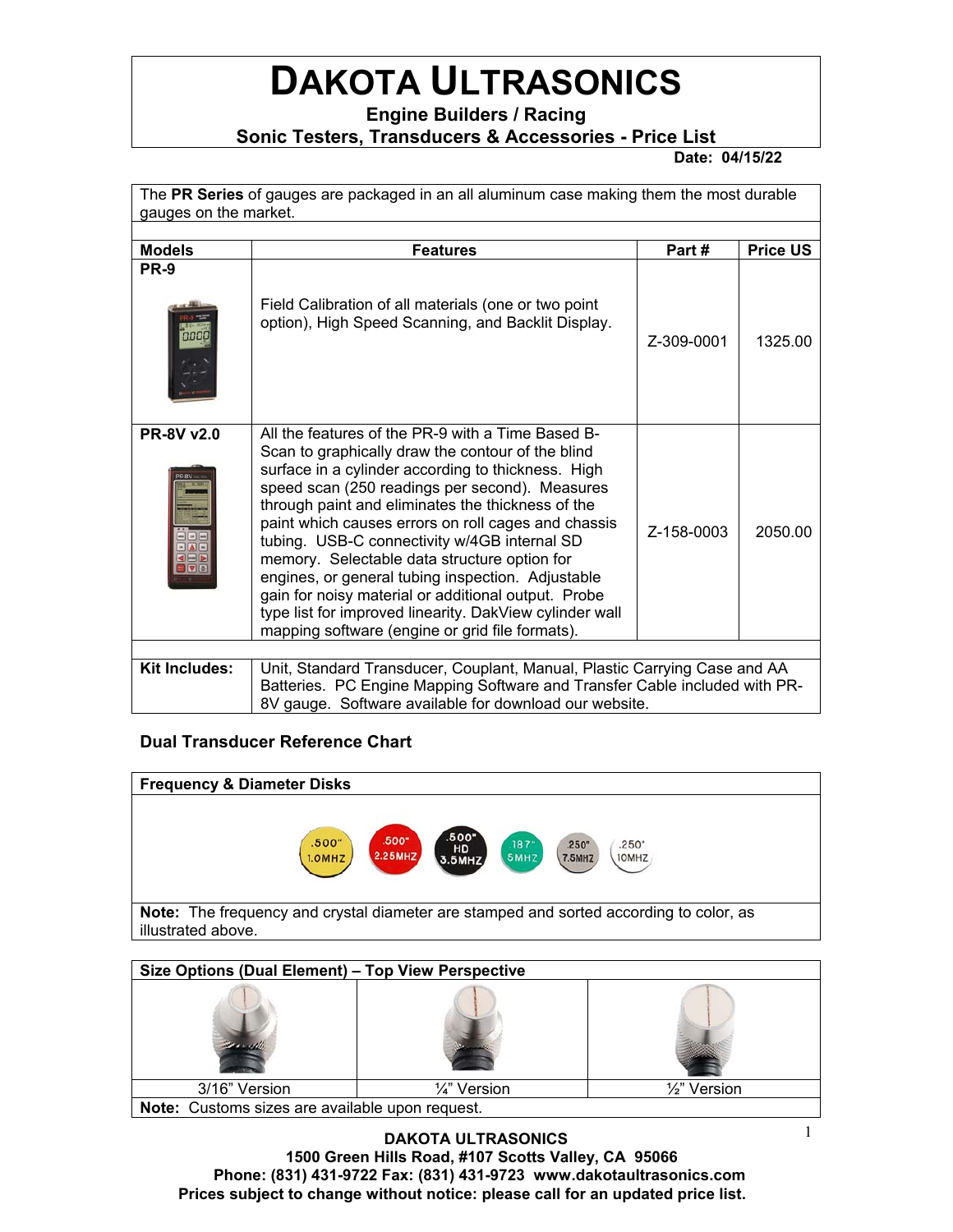| <b>Styles (Dual Element) - Dimensional Perspective</b> |                                                     |                              |  |  |
|--------------------------------------------------------|-----------------------------------------------------|------------------------------|--|--|
|                                                        |                                                     |                              |  |  |
| 3/16" Std Version - Chasis<br>Tubing / Sanctioning     | 3/16" Low ProfileVersion                            | 1⁄4" Std Version             |  |  |
|                                                        |                                                     |                              |  |  |
|                                                        |                                                     |                              |  |  |
| $\frac{1}{4}$ " Low Profile – Head Ports<br>1" Wand    | $\frac{1}{4}$ " Low Profile – Head Ports<br>9" Wand | 1/2" Cylinder Walls - Blocks |  |  |
| Note: Customs sizes are available upon request.        |                                                     |                              |  |  |

| 5.0 MHz Dual Element Transducers (Cast Iron)                                  |
|-------------------------------------------------------------------------------|
| <b>Materials Used: Cast Iron, Steel, Glass, Thin Plastics</b>                 |
| Applications Used: Cylinders, Heads, Decks, Tubing, Body panels, Wind shields |
| $\sqrt{M}$ Most Common: Covers majority of all iron automotive applications.  |

| <b>Diameter</b> | Part#      | <b>Comments</b>                                 | <b>Connector</b> | <b>Radius</b> | Entry | Price \$ |
|-----------------|------------|-------------------------------------------------|------------------|---------------|-------|----------|
| 3/16"           | T-121-2100 | Low Profile                                     | Potted           | 0"            | Side  | 295.00   |
| 1/4"            | T-102-2000 | Chassis tubing-<br>Standard                     | Potted           | 0"            | Side  | 295.00   |
| 1/4"            | T-102-2700 | Thru-paint Chassis<br>tubing $-$ PR-8V (E-E)    | Potted           | 0"            | Side  | 335.00   |
| 1/4"            | T-162-2110 | Low Profile 1" wand for<br>cast iron head ports | Potted           | .6"           | Side  | 305.00   |
| 1/4"            | T-132-2110 | Low Profile 9" wand for<br>cast iron head ports | Potted           | .6"           | Side  | 305.00   |
| 1/2"            | T-104-2120 | Cylinder Probe - Iron                           | Potted           | 2"            | Side  | 305.00   |

**Note:** The ranges below are general ranges only, as the cast consistency varies from batch to batch. The more consistent the cast material is, the easier it is to pass sound through. If the material range is not specified below, this indicates that the probe frequency is not a good match for the material.

| <b>Diameter</b> | Mode           | Range<br>(ST=Steel) (CI = Cast Iron) | Wearface<br><b>Diameter</b> | Crystal<br><b>Diameter</b> |
|-----------------|----------------|--------------------------------------|-----------------------------|----------------------------|
|                 |                | (CA= Cast Aluminum)                  |                             |                            |
| 3/16"           | P-E            | .060" to 2.0" ST                     | 1/4"                        | 3/16"                      |
| 3/16"           | P-E            | .060" to .500" CI                    | 1/4"                        | 3/16"                      |
| 1/4"            | P-E            | $.040$ " to 6.0" ST                  | 3/8"                        | 1/4"                       |
| 1/4"            | P-E            | .040" to .650" CI                    | 3/8"                        | 1/4"                       |
| 1/4"            | $E-E$<br>PR-8V | $.050$ " to 1.0" ST                  | 3/8"                        | 1/4"                       |
| 1/2"            | P-E            | .050" to 15.0" ST                    | 5/8"                        | 1/2"                       |
| 1/2"            | P-E            | .050" to 1.5" CI                     | 3/8"                        | 1/4"                       |
|                 |                |                                      |                             |                            |

**Note:** Additional High Damped versions are available in the above configurations for an additional charge. These items are custom builds only.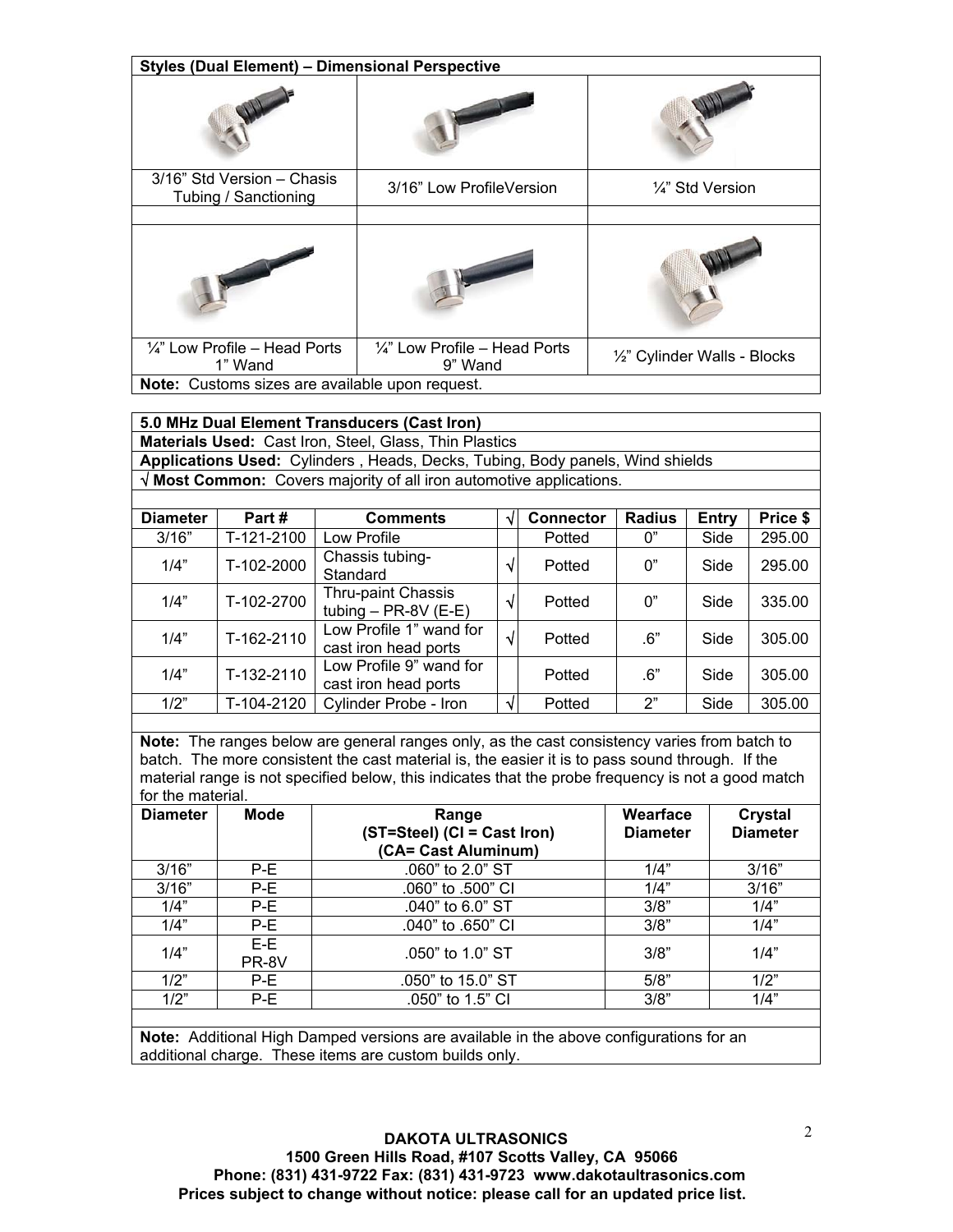**10.0 MHz Dual Element Transducers (Cast Aluminum)** 

**Materials Used:** Cast Iron, Steel, Glass, Thin Plastics

**Applications Used:** Cylinders , Heads, Decks, Tubing, Body panels, Wind shields  **Most Common:** Covers majority of all aluminum automotive applications.

| <b>Diameter</b> | Part#      | <b>Comments</b>                                  |            | <b>Connector</b> | <b>Radius</b> | Entry | Price \$ |
|-----------------|------------|--------------------------------------------------|------------|------------------|---------------|-------|----------|
| 3/16"           | T-101-4000 | NHRA chassis tubing                              | V          | Potted           | 0"            | Side  | 325.00   |
| 1/4"            | T-162-4110 | Low Profile 1" wand for<br>cast alum. head ports | $\sqrt{ }$ | Potted           | .6"           | Side  | 325.00   |
| 1/4"            | T-132-4110 | Low Profile 9" wand for<br>cast alum. head ports |            | Potted           | .6"           | Side  | 325.00   |
| 1/2"            | T-104-4120 | Cylinder Probe - Alum.                           |            | Potted           | 2"            | Side  | 330.00   |

**Note:** The ranges below are general ranges only, as the cast consistency varies from batch to batch. The more consistent the cast material is, the easier it is to pass sound through. If the material range is not specified below, this indicates that the probe frequency is not a good match for the material.

| <b>Diameter</b> | Mode | Range<br>(ST=Steel) (CI = Cast Iron)<br>(CA= Cast Aluminum)                            | Wearface<br><b>Diameter</b> | Crystal<br><b>Diameter</b> |
|-----------------|------|----------------------------------------------------------------------------------------|-----------------------------|----------------------------|
| 3/16"           | P-E  | .040" to 2.0" ST                                                                       | 1/4"                        | 3/16"                      |
| 3/16"           | P-E  | .060" to .500" CA                                                                      | 1/4"                        | 3/16"                      |
| 1/4"            | P-E  | .040" to 6.0" ST                                                                       | 3/8"                        | 1/4"                       |
| 1/4"            | P-E  | .040" to 1.0" CA                                                                       | 3/8"                        | 1/4"                       |
| 1/2"            | P-E  | .050" to 10.0" ST                                                                      | 5/8"                        | 1/2"                       |
| 1/2"            | P-E  | .050" to 1.5" CA                                                                       | 3/8"                        | 1/4"                       |
|                 |      | Nata: Additional Ujah Domnad varsiona are available in the above configurations for an |                             |                            |

**Note:** Additional High Damped versions are available in the above configurations for an additional charge. These items are custom builds only.

## **Accessory Items**

| <b>Instrument &amp; Carrying Cases</b> |                                     |                 |          |  |  |
|----------------------------------------|-------------------------------------|-----------------|----------|--|--|
|                                        |                                     |                 |          |  |  |
| Part#                                  | <b>Description</b>                  | <b>Comments</b> | Price \$ |  |  |
| F-100-0004                             | <b>PR-8 Instrument Case</b>         | Nylon           | 60.00    |  |  |
| F-112-0005                             | PR-8 <sup>2</sup> Series Nylon Case | Nylon           | 60.00    |  |  |
| F-302-0001                             | <b>PR-9 Instrument Case</b>         | Nylon           | 60.00    |  |  |
| A-302-6002                             | <b>PR-9 Instrument Case</b>         | Rubber          | 90.00    |  |  |
| F-149-0001                             | <b>PR-8V Instrument Case</b>        | Nylon           | 85.00    |  |  |
| A-149-6002                             | PR-8V v2.0 Instrument Case          | Rubber          | 110.00   |  |  |
| A-100-6002                             | <b>Plastic Carrying Brief Case</b>  | $PR-8^2$        | 40.00    |  |  |
| A-302-6003                             | <b>Plastic Carrying Brief Case</b>  | PR-9            | 40.00    |  |  |

A-100-6003 Plastic Carrying Brief Case PR-8V 10.00

**DAKOTA ULTRASONICS 1500 Green Hills Road, #107 Scotts Valley, CA 95066 Phone: (831) 431-9722 Fax: (831) 431-9723 www.dakotaultrasonics.com Prices subject to change without notice: please call for an updated price list.**